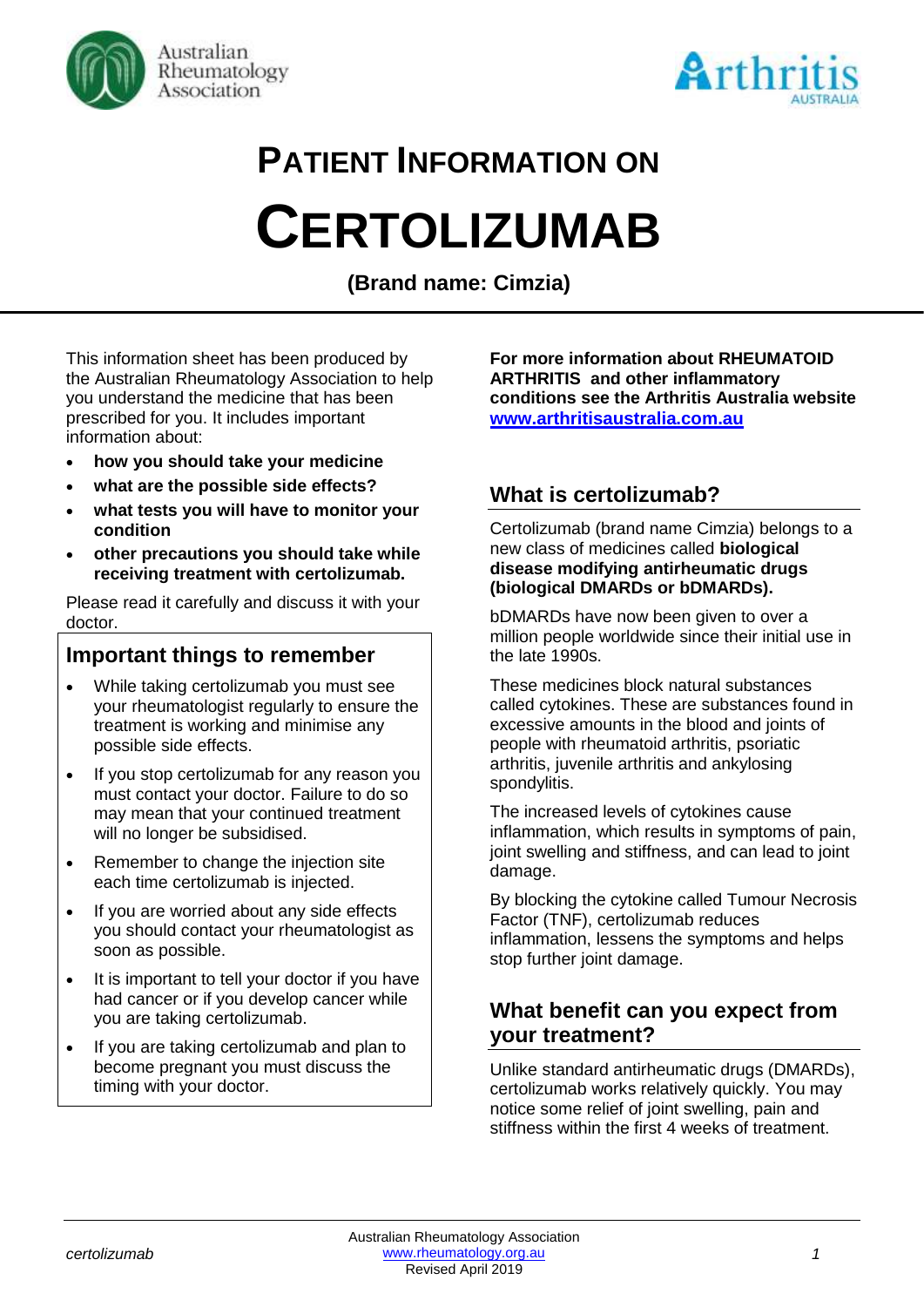## **Stopping certolizumab**

If certolizumab treatment is stopped for more than a few weeks there is a risk that your condition will get worse again. Continue with your treatment unless advised by your doctor or unless side effects develop (see *Side effects*).

If you stop certolizumab for any reason you **must** contact your doctor. Failure to do so may mean that your continued treatment may no longer be subsidised.

### **How will your condition be monitored?**

In view of the current prescribing restrictions for all bDMARDs:

- Certolizumab will only be given if your disease is active and if standard treatments have been unsuccessful.
- It will not be continued unless it helps your condition. This will be assessed at least 12 weeks after the start of treatment.
- Blood tests will be required during your treatment to monitor your condition and to determine the effectiveness of treatment.
- The frequency of blood tests will depend on what other medicines you are taking and what other illnesses you might have. Your rheumatologist will determine the frequency of tests required.

## **How is certolizumab given?**

Certolizumab is injected under the skin of the abdomen or thigh.

It can be injected by your doctor, nurse, carer or by you. If injecting yourself be sure to follow the detailed instructions carefully to ensure the best response. It is particularly important to change the injection site each time.

#### *What is the dosage?*

The usual dose for adults with rheumatoid arthritis is 400 mg at weeks 0, 2 and 4, followed by a maintenance dose of 200 mg every two weeks. Alternatively, it can be given as a dose of 400mg every 4 weeks.

#### *Can other medicines be taken with certolizumab?*

Certolizumab may be used with other arthritis medicines including:

- other DMARDs such as methotrexate
- steroid medicines such as prednisolone or cortisone injections into the joint
- anti-inflammatory medicines (NSAIDs) such as naproxen (Naprosyn) or ibuprofen (Brufen, Nurofen)
- simple pain medicines such as paracetamol.

Certolizumab cannot be used with other bDMARDs.

There are separate information sheets for the medicines mentioned above.

## **Are there any side effects?**

You might experience side effects with your treatment. Contact your doctor if you have any concerns about possible side effects. Many side effects disappear when certolizumab treatment is stopped.

#### *Most common possible side effects*

- *Mild pain, swelling or itching* at the site of the injection are very common (up to 20% of patients) but can be reduced by applying ice and antihistamine/steroid creams to the injection site.
- *Headaches, cough and stomach and bowel discomfort* may also occur.
- As certolizumab affects the immune system, *mild infections*, particularly of the upper respiratory tract (e.g. colds, sinusitis) may occur more frequently than usual. Treatment with certolizumab may need to be temporarily stopped so contact your doctor for advice.

#### *Less common or rare possible side effects*

- *Serious infections* such as tuberculosis (TB) are seen rarely and screening for TB is needed before treatment begins (see *Precautions*).
- Rarely certolizumab may cause an *allergic reaction* with itchy, red skin or a rash or a feeling of tightness in the chest and difficulty breathing.
- Side effects involving the nerves, such as *inflammation of the nerve* to the eye, may also occur rarely causing changes in vision or sensation.
- Very rarely '*drug-induced lupus'* has occurred with symptoms of rash, fever and increased joint pain.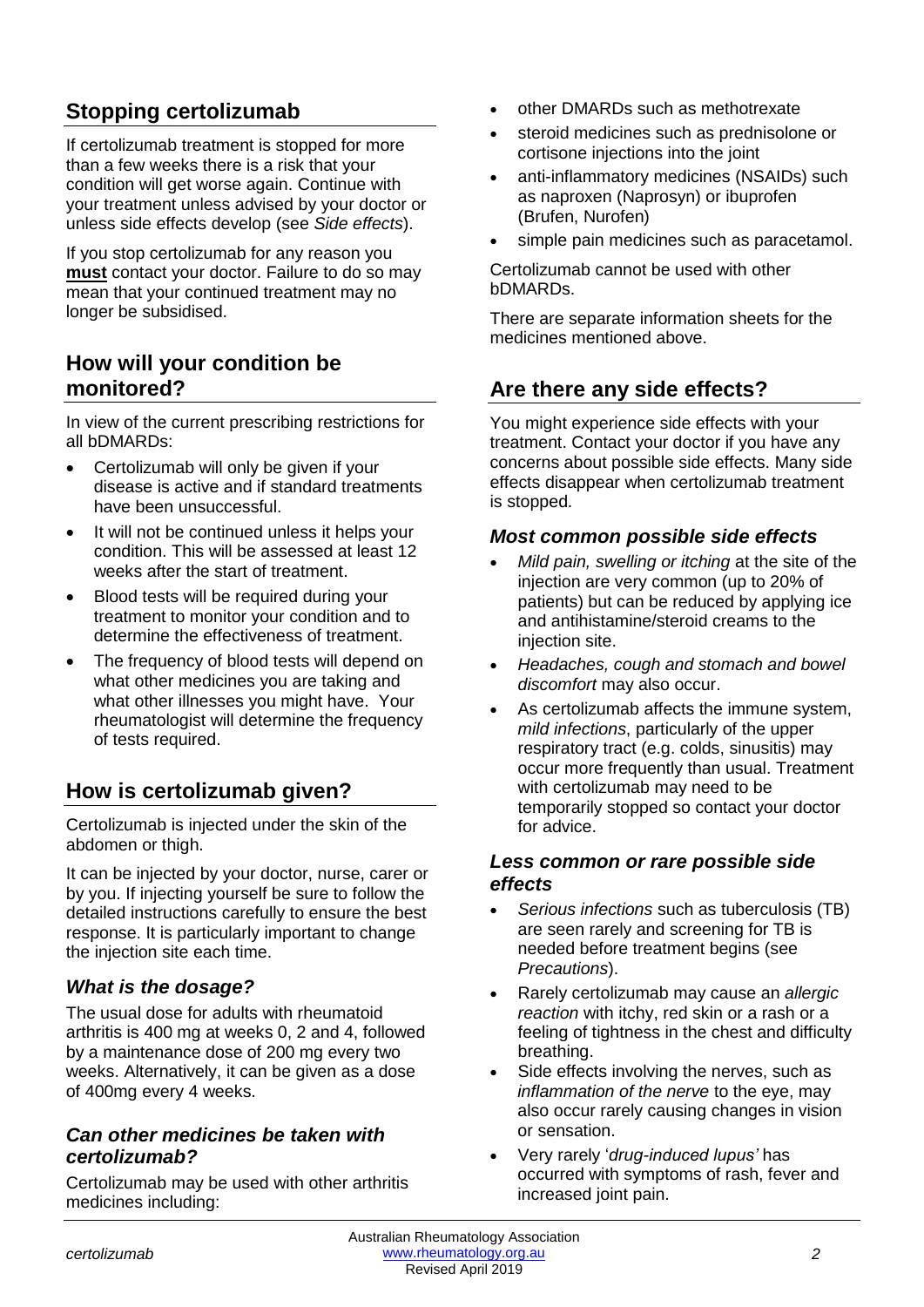It is still unclear from research if there is an increased risk of cancer due to certolizumab treatment (see *Precautions*).

### **What precautions are necessary?**

#### *Infections*

- If you have an active infection of any kind treatment with certolizumab will not be given until the infection is treated successfully.
- Certolizumab will not be given if you have active untreated tuberculosis (TB) or HIV (AIDS) infection as it is likely to make these conditions worse.
- If you have latent (inactive) TB preventative anti-TB treatment will be started at least 4 weeks before certolizumab. The anti-TB treatment will usually need to be taken for 9 months.
- Hepatitis B or C infection may not necessarily exclude treatment.
- Because of the risks associated with infection, the following tests may be conducted before commencing treatment with certolizumab:
	- − blood tests for hepatitis B and C
	- − chest x-ray and two step Tuberculin Skin Test (Mantoux) or QuantiFERON blood test for tuberculosis (TB)
	- HIV tests are required for those who are at risk of this infection.

#### *Precautions with other diseases*

- People with multiple sclerosis should not be treated with certolizumab due to the possible effects on the nerves.
- People with moderate to severe heart failure may not be treated with certolizumab as the medicine can make heart failure worse.
- People with systemic lupus erythematosus (lupus/SLE) are not usually given certolizumab but each case will be assessed individually.

#### *Use with other medicines*

• Certolizumab can interact with other medicines. You should tell your doctor (including your general practitioner, rheumatologist and others) about all medicines you are taking or plan to take. This includes over the counter or herbal/naturopathic medicines.

- You should also mention your treatment when you see other health professionals.
- Certolizumab does not increase the risk of side effects from low dose aspirin (taken for prevention of heart attack and strokes).
- The simple pain reliever paracetamol and combined pain medicines such as Panadeine and Panadeine Forte can be used while you are receiving certolizumab treatment provided you take them as directed.

#### *Vaccines*

- If you are on certolizumab it is recommended you should not be immunised with 'live' vaccines such as MMR (measles, mumps and rubella), OPV (oral polio virus, BCG (Bacillus Calmette Guerin), Zostavax (Herpes Zoster) or yellow fever.
- Pneumovax and the combined yearly seasonal flu/swine flu vaccinations are safe and recommended to reduce your risk of those infections.

#### *Surgery*

If you require surgery for any reason, treatment with certolizumab will be stopped before surgery. It will be restarted again after the operation at a time determined by your surgeon and rheumatologist. Treatment will be restarted once the wound is healed and if there is no infection present.

#### *Cancer risk*

- Lymphoma, a cancer of lymph glands, is found more commonly in patients with severe active rheumatoid arthritis than in the general population. Studies are in progress to see if treatment with certolizumab changes this. To date there is no evidence to suggest that this medicine increases lymphoma.
- If cancer has been previously treated and cured it is unclear whether a TNF-bDMARD such as certolizumab can be used safely. Mounting data suggests it is probably safe. Discuss this with your Rheumatologist.
- For general cancer prevention, stopping smoking and taking skin cancer prevention measures are recommended. It is important to use sunscreen and avoid prolonged sun exposure. A yearly skin check is recommended.
- Talk to your doctor if you have any concerns about issues relating to cancer risk.